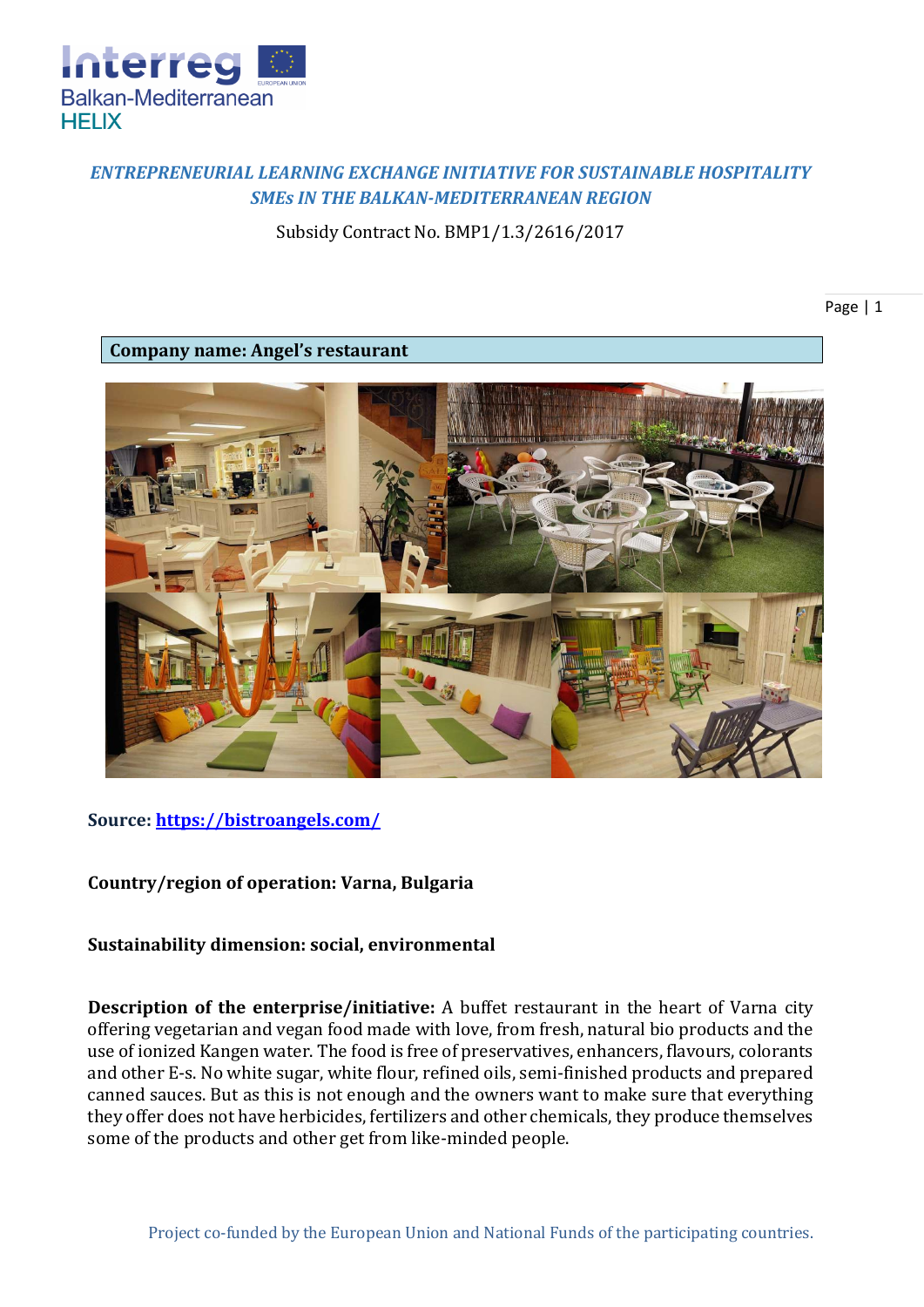

**Social/ community impact sought:** With the use of the Kangen water, the owners sought to raise the awareness of the customers about the benefits of consuming the ionizer water. It is rich in antioxidants that neutralize free radicals, neutralizes acidity in the body, hydrates the body perfectly and helps metabolism, and starts a self-healing process.

taking as much as he/she wants, he/she will not waste time waiting and will not get anything Page | 2 The idea for buffet type restaurant and self-service had arisen because the owners thinks that choosing food is a right of the customer and by seeing the food exhibited and simply different from his/her expectations.

**Stakeholders:** vegetarians and vegans as well as people looking for such food and/or activities

**Approach applied:** vegan and vegetarian clients targeting, eco-food approach

**Innovation applied:** Cooking with ionized water Kangen, which makes the food healthy and unique. Kangen Water is an extremely powerful immune-stimulator and helps people in the fight against cancer.

The music played in the restaurant is specially selected to calm the customers and make them feel better. Moreover, all over the place there are books for healthy eating and lifestyle.

**Social impact and business results achieved:** The restaurant is a favourite place for the vegetarians and vegans in Varna as well as for all the people who want to eat healthy food. As it turned out that the regular customers visiting the restaurant have other in common except their food preferences, the owners created a hall for spiritual practices, yoga for pregnant women, fly yoga, dancing and aerobics next to the restaurant so that the visitors can practice their hobbies and eat together. The hall is also adapted for lectures and culinary courses.

**Financial situation / sustainability of the business model:** Sustainability is ensured by the health benefits of the food served at the restaurants, the self-production of products and the local supply of organic ingredients, the weekly menu and seasonality of the dishes, the self-service and the additional activities organized.

**Key success factors:** target group specialization, innovative approach for combining activities

**Challenges and problems:** Clients' demand for super foods and exotic ingredients consumption which contradicts to the owners' philosophy of local products usage.

### **Year when the enterprise was created: 2016**